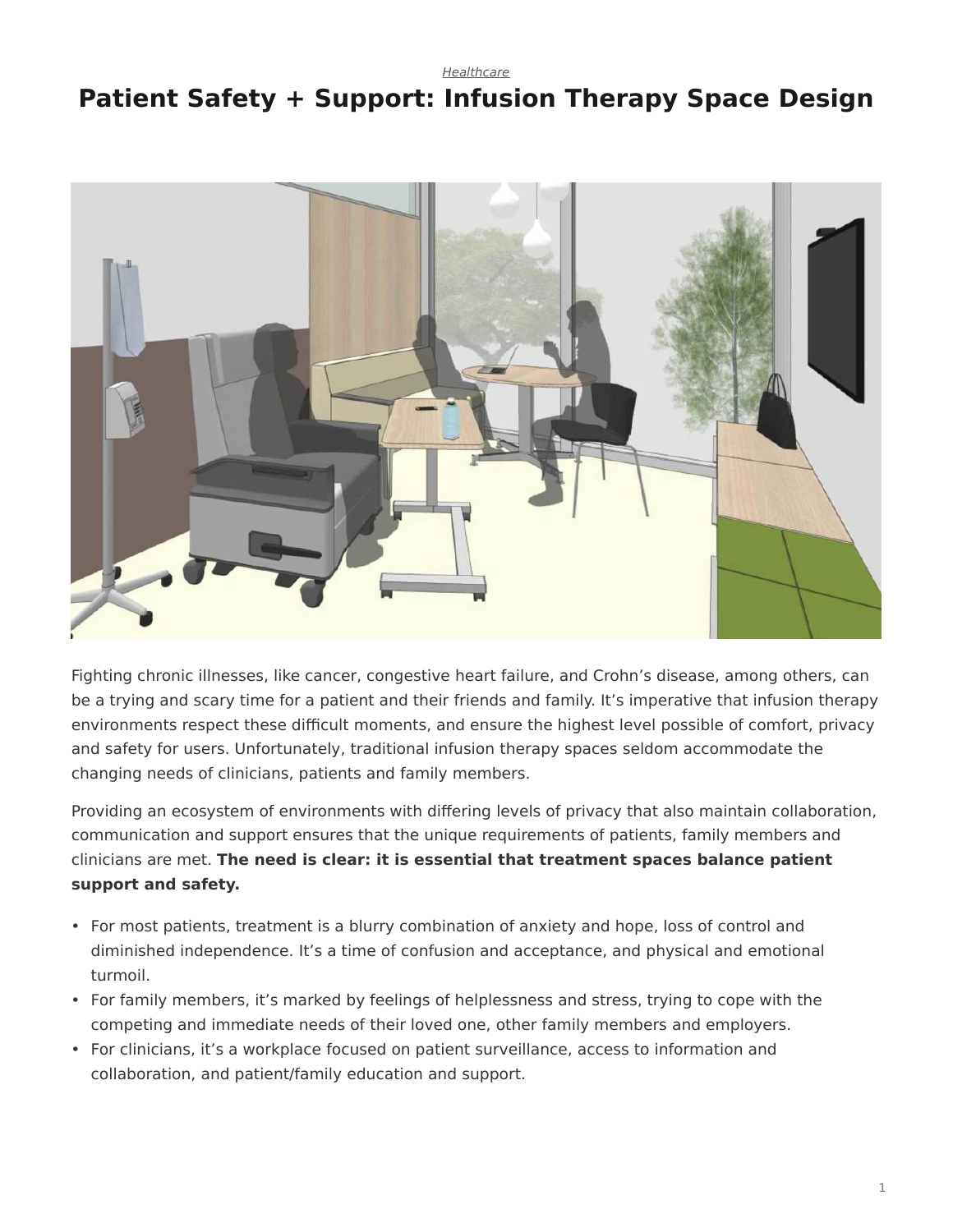

An article in the most recent [Steelcase 360 Magazine](https://www.steelcase.com/insights/360-magazine/), titled ["An Ecosystem of Spaces for Infusion](https://www.steelcase.com/insights/articles/ecosystem-spaces-infusion-therapy/) [Therapy](https://www.steelcase.com/insights/articles/ecosystem-spaces-infusion-therapy/)", dives deep into these issues, and presents solutions for infusion therapy spaces that benefit clinicians, patients, and partners in care.

### **PATIENT SAFETY**

"From a clinical perspective, safety is the paramount concern," says Michelle Ossmann, director of healthcare environments for Steelcase Health. "This is a time when patients are at risk for lifethreatening reactions to their treatments and at risk for falls, so nurses must be able to observe their patients. And, as in any clinical setting but especially where many patients are immunosuppressed, infection control is a great concern."

Steelcase Health researchers observed that recliners in infusion therapy spaces aren't designed for IVconnected patients, especially those who may be experiencing weakness in their extremities:

- Recline controls are usually only on one side of the chair and rely heavily on dexterity and strength.
- Posture choices are limited, and the recliners are usually overstuffed, making them hard to clean and unhygienic.
- Recliners are hard to get in and out of, and often patients find them uncomfortable during long treatments.
- For clinicians, these poorly designed recliners make it more difficult to tend to patients and add an increased risk of injury.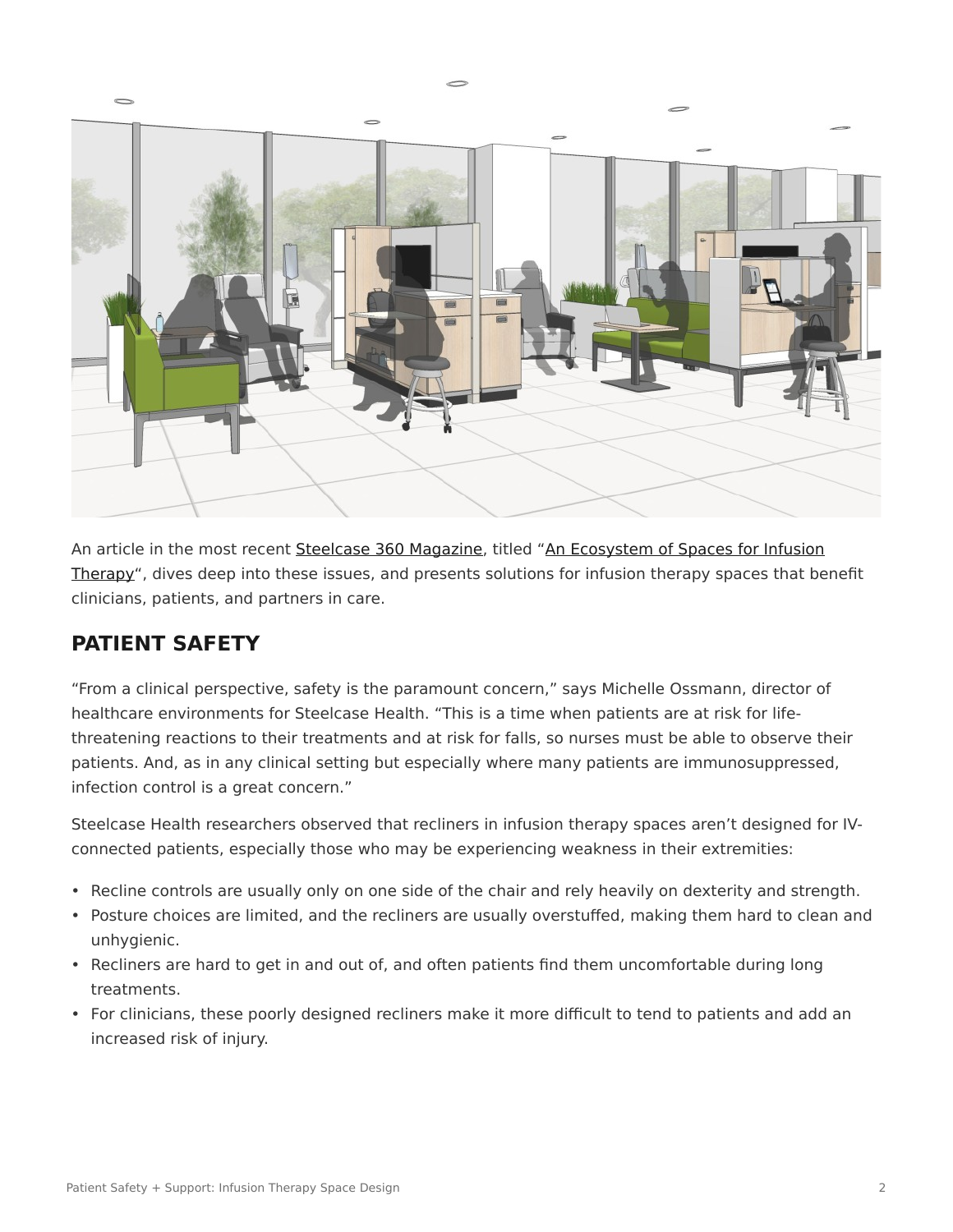"Giving patients control over their posture and physical comfort helps them maintain some independence and helps keep them safe," Ossmann added. Safety extends well beyond infection control and safe equipment use, it's also critical that spaces be designed with clear sight lines between clinicians and patients. Medicine must be administered with great precision, and visual monitoring is imperative to check for side effects. That sense of safety incumbent in a well-designed space can be a great comfort for patients and their families.

#### **PATIENT SUPPORT**

Family members and friends often accompany patients to appointments, and provide essential emotional support. However, many waiting room and treatment area designs imply that family members are an imposition, lacking simple conveniences like comfortable seating, storage for personal items or outlets to charge electronic devices. These environments must support family and friends, so that they can carry on their vital role of supporting the patients.

This includes allowing them a place to rest and recharge. Many appointments are early morning, and current spaces rarely are adequate in providing a place for caregivers to rest.

[Read the full article](https://www.steelcase.com/insights/articles/ecosystem-spaces-infusion-therapy/) for advice on how to design infusion therapy spaces optimized for people, place and technology.

#### **Featured Products**

| +About Steelcase |                  |
|------------------|------------------|
| +Customer Care   |                  |
| +Legal Notices   |                  |
| +Connect With Us |                  |
| +Contact Us      |                  |
|                  | <b>Steelcase</b> |
|                  |                  |
|                  |                  |
|                  |                  |